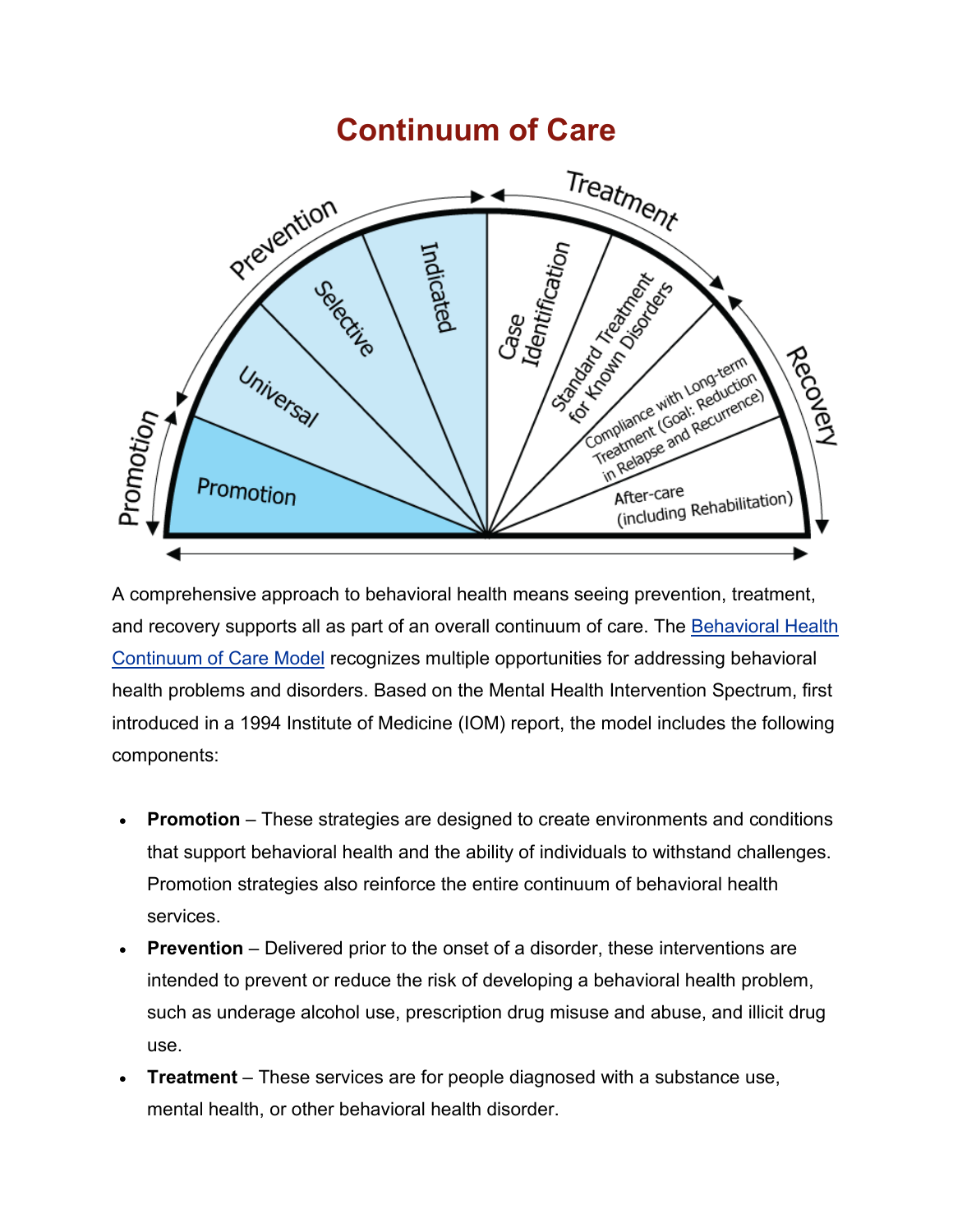• **Recovery** – These services support individuals' abilities to live productive lives in the community and can often help with abstinence.

#### **Prevention – Risk Level**

- **Universal** "Targeted to the general public or a whole population group that has not been identified on the basis of individual risk. The intervention is desirable for everyone in that group (IOM, 2009 p. xxix)."
- **Selective** "Targeted to individuals or to a subgroup of the population whose risk of developing mental, emotional, or behavioral disorders is significantly higher than average. The risk may be imminent or it may be a lifetime risk. Risk groups may be identified on the basis of biological, psychological, or social risk factors that are known to be associated with the onset of a disorder. Those risk factors may be at the individual level for non-behavioral characteristics (e.g., biological characteristics such as low birth weight), at the family level (e.g., children with a family history of substance abuse but who do not have any history of use), or at the community/population level (e.g., schools or neighborhoods in high-poverty areas) (IOM, 2009 p. xxviii)."
- **Indicated** "Targeted to high-risk individuals who are identified as having minimal but detectable signs or symptoms that foreshadow mental, emotional, or behavioral disorder, as well as biological markers that indicate a predisposition in a person for such a disorder but who does not meet diagnostic criteria at the time of the intervention (IOM, 2009 p. xxvi)."

#### **Treatment Continuum of Care Components**

• **Case Identification** – This includes initial contact with a provider (anyone who can assist with information and/or referral) to determine if an assessment or other treatment would be appropriate and beneficial. This is assistance to get into the correct type of service or to provide some initial soft support or reassurance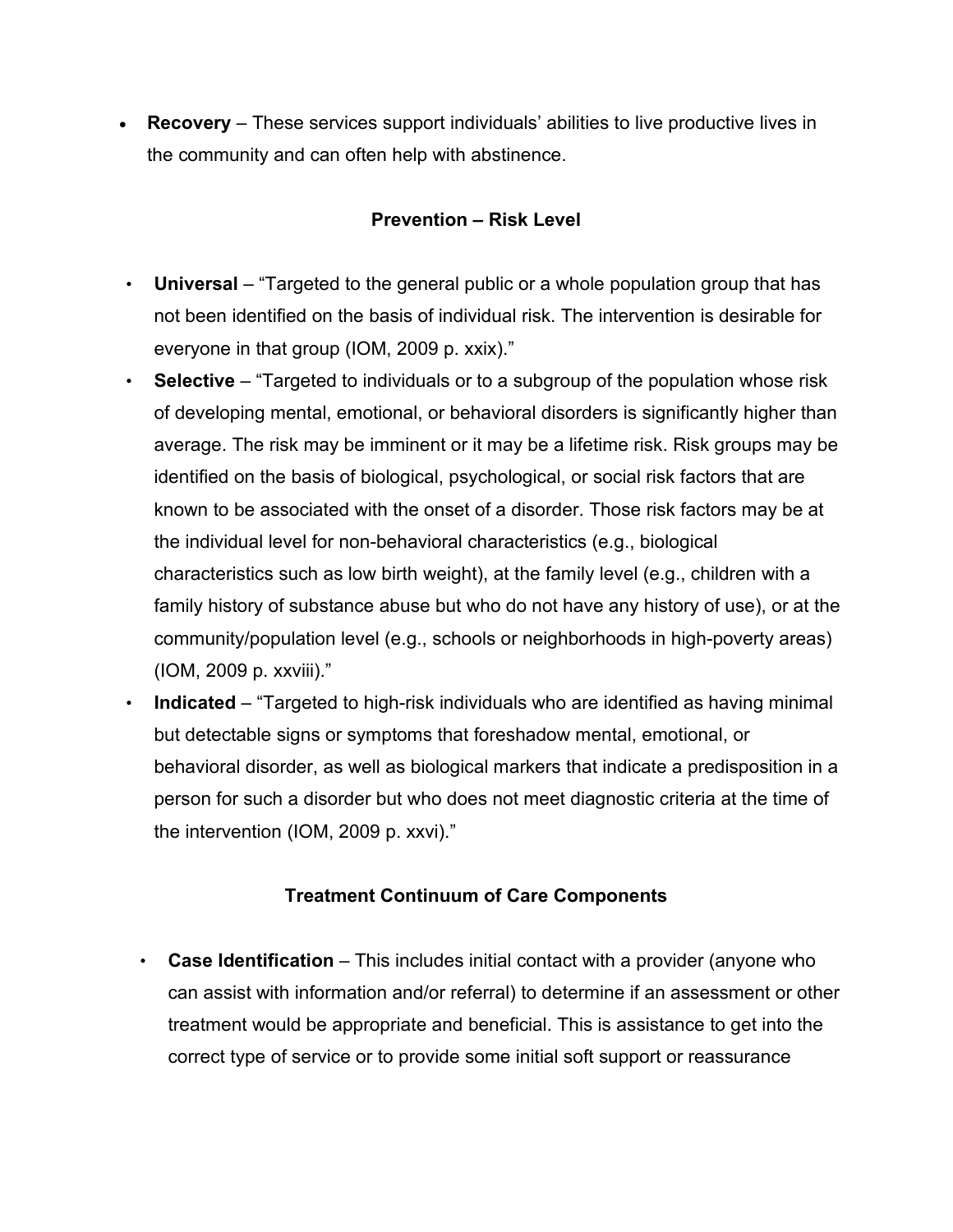along with necessary information. This may include assisting with linkages to services or treatment supports.

• **Standard Treatment for Known Disorders** – A person has a diagnosis of a mental health or substance use disorder and is receiving any treatment service from the assessment through counseling, case management, medicationassisted treatment, and/or psychiatry, hospitalization, or in-patient. Treatment would be services that are typically billable if a person has adequate insurance as there are medical treatment codes for each level of service.

The levels of care for persons with various mental health issues include:

- In-patient Psychiatric Healthcare can and often does include visits from local case managers to ensure continuity of care. The ADAMH Board pays for private psychiatric bed days when necessary.
- Crisis Services available 24/7 to assess and stabilize a behavioral health crisis and determine the safe next steps
- Outpatient Services:
	- 1. Psychiatric and Nursing Care, usually includes medication evaluation, prescribing, and management
	- 2. Individual Counseling
	- 3. Group Counseling
	- 4. Family Counseling
	- 5. Community Support Services (Case Management)
	- 6. Peer Support
	- 7. In-home Counseling
	- 8. Intensive Home-based Therapy is available for youth.
	- 9. Residential Treatment, typically for youth

The levels of care for persons who are experiencing substance use disorders include: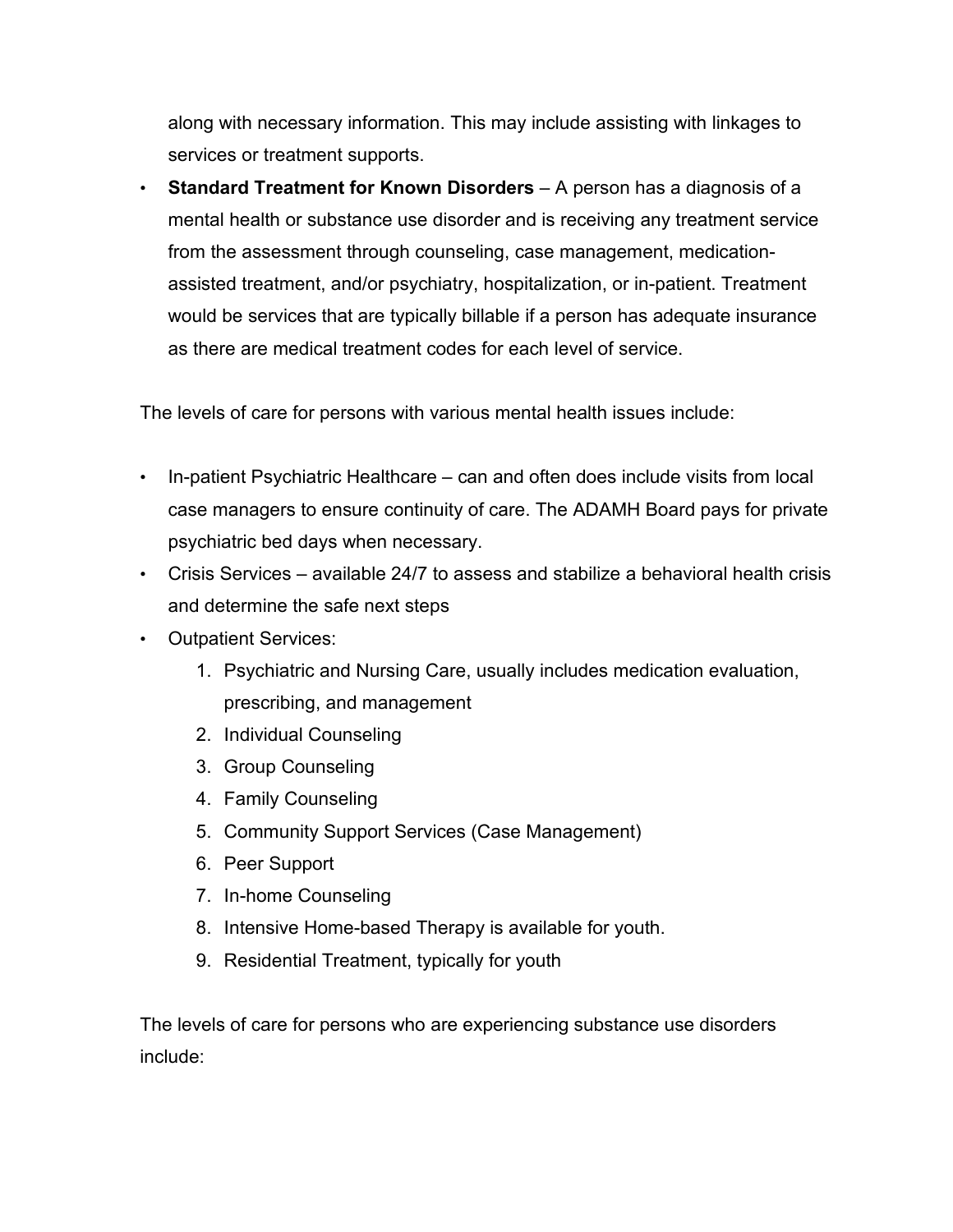- Detox Hospital
- Detox Subacute
- Detox Ambulatory
- Residential Note: The ADAMH Board usually only pays for this when it is a last resort and the person has a coexisting disorder, which needs this level of care.
- Intensive Outpatient
- Outpatient
- Individual
- Group
- Peer Support
- Case Management

#### **Recovery Supports**

A recovery-oriented system of care is:

"A coordinated network of community-based services and supports that is personcentered and building of the strengths and resilience of individuals, families and communities to achieve abstinence and improved health, wellness, and quality of life for those with or at risk of alcohol and drug and/or mental health problems"

This is outcomes driven. A recovery-oriented system of care measures outcomes to improve the system of care. The service design and quality are driven by the performance data that include, at a minimum, the following outcomes measures:

For the individual:

- Abstinence, which can include adherence to a medication-assisted recovery regiment
- Education
- Employment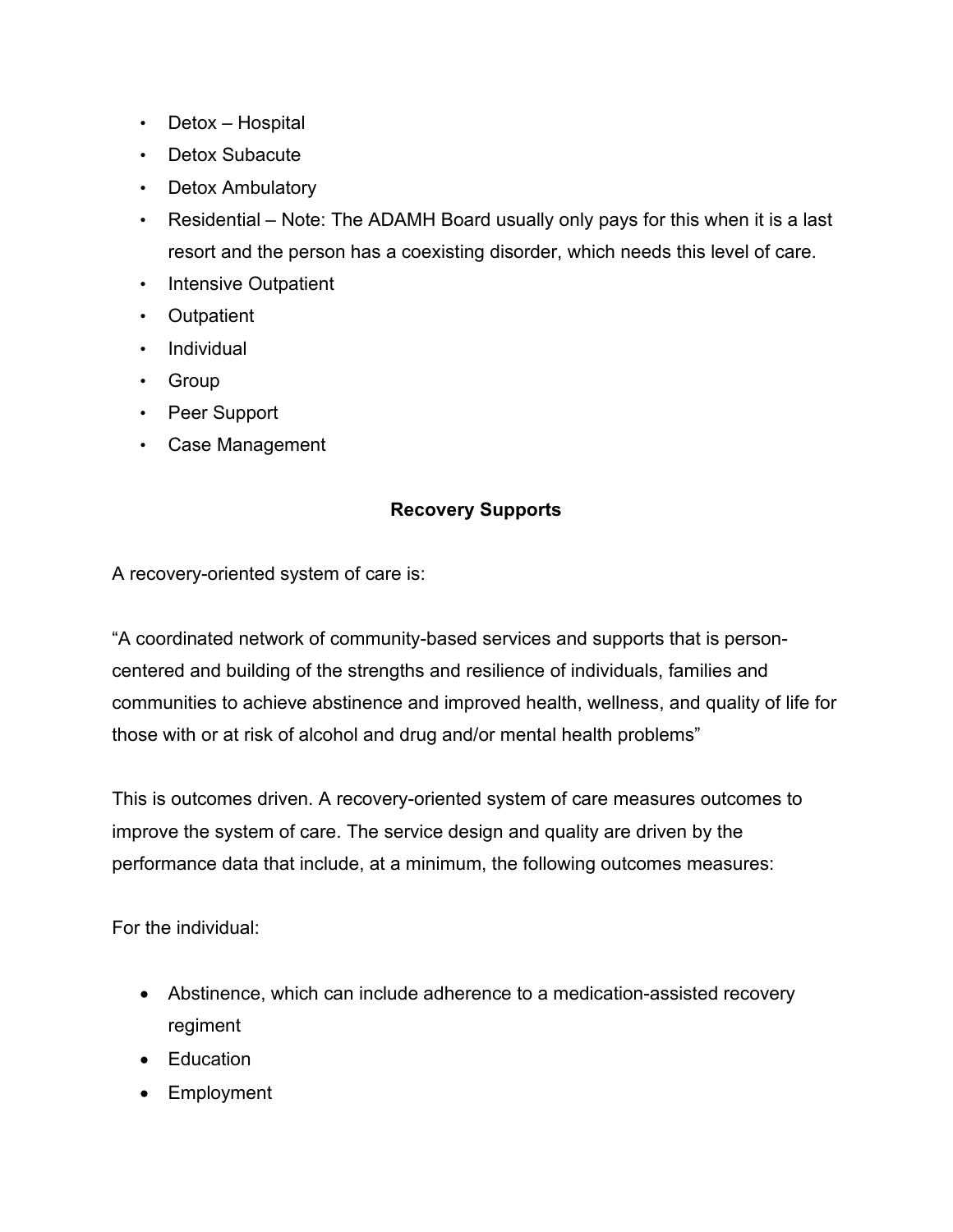- Reduced Criminal Justice Involvement
- Stability in Housing
- Improved Health
- Social Connectedness
- Quality of Life

For the system:

- Increased Access/Capacity
- Proper Placement and Quality of Care
- Retention
- Perception of Care
- Cost Effectiveness
- Use of Evidence-based Practices
- Adequately and Flexibility Funded A recovery-oriented system of care leverages and coordinates federal, state, county, and municipal funding. Funding is maximized to allow flexibility in providing a menu of service options.

## **The Fairfield County ADAMH Board currently funds the following Universal Prevention Projects:**

#### **School-based Programming**

| Too Good for Drugs                | <b>Project Alert</b>      |
|-----------------------------------|---------------------------|
| <b>Too Good for Violence</b>      | <b>Red Flags</b>          |
| Alcohol, Tobacco, and Other Drugs | <b>Safe Dates</b>         |
| Tobacco Education                 | <b>Brain Power</b>        |
| The Incredible Years              | Signs of Suicide (SOS)    |
| Pax Good Behavior Game            | <b>Reconnecting Youth</b> |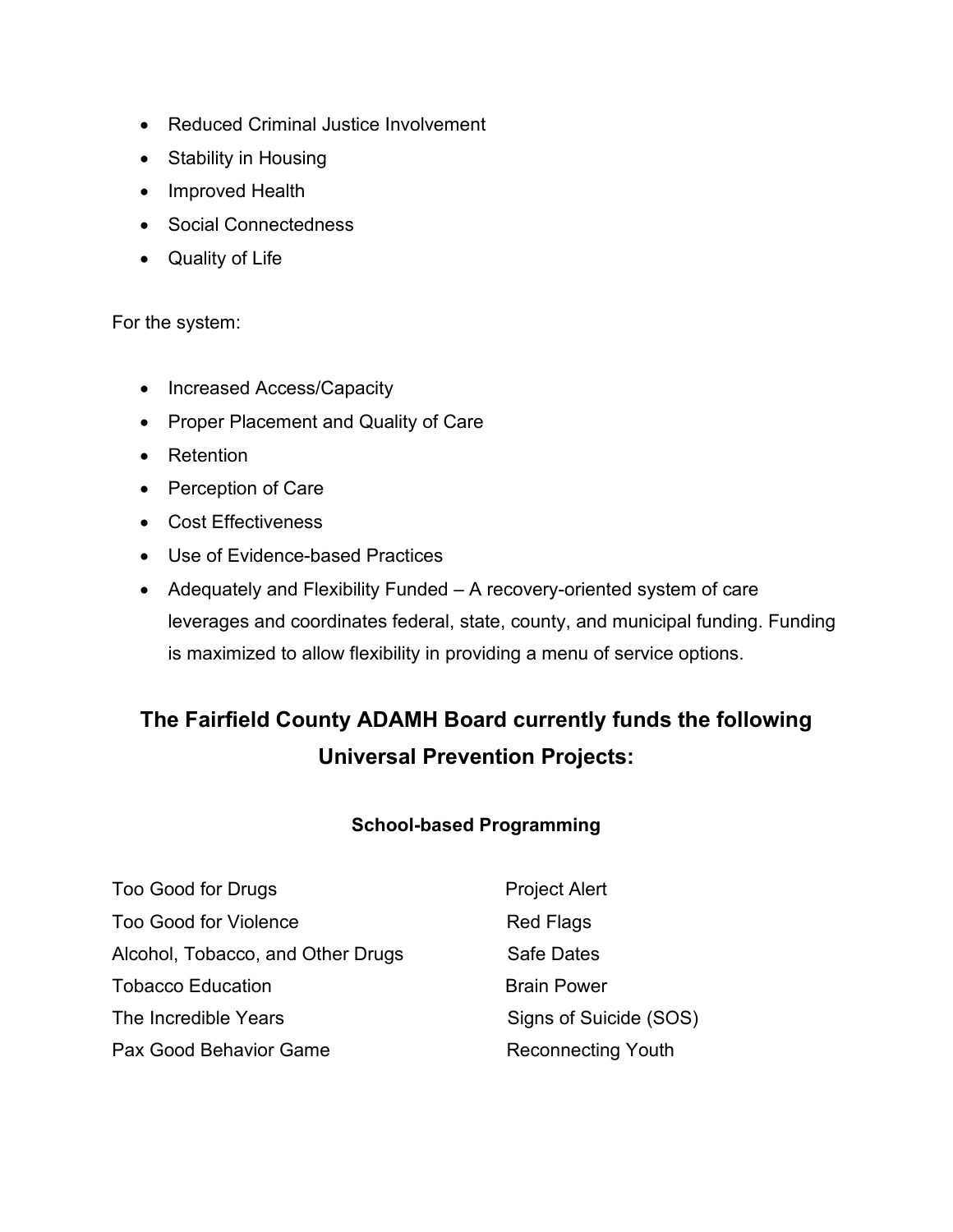Note: These programs are offered in various schools at various grade levels. The Recovery Center; Mid-Ohio Psychological Services, Inc.; OhioGuidestone; and New Horizons Mental Health Services are the providers. ADAMH receives grant-funding for these programs from the Ohio Department of Mental Health and Addiction Services (OhioMHAS) and uses some levy dollars. ADAMH also provides community educational programming by offering Mental Health First Aid (MHFA), Youth Mental Health First Aid (YMHFA), and Trauma-informed Care.

## **The Fairfield County ADAMH Board currently fully or partially funds the following Treatment Programs:**

### **Treatment-case Identification**

- Crisis Intervention Mobile Crisis, Youth Mobile Crisis New Horizons Mental Health Services and Project F.O.R.T. (Fairfield County Overdose Response Team)
- Peer Support The Recovery Center and New Horizons Mental Health Services
- Domestic Violence Shelter Support The Lighthouse
- Early Childhood Consultation OhioGuidestone
- South Oak Gambling Screenings The Recovery Center, New Horizons Mental Health Services, and Lancaster Recovery Services
- Behavioral Health Navigation Mental Health America of Ohio
- Outreach Services Fairfield County 2-1-1 (Information & Referral)
- 740.687.TALK (Crisis Hotline) Fairfield County 2-1-1 (Information & Referral)

#### **Standard Treatment Services**

Note: These are mental health and substance abuse services, which are in part paid through billing to insurances, such as Medicaid and private insurance. The ADAMH Board helps to pay for individuals who are uninsured or underinsured and who meet funding criteria as needing assistance.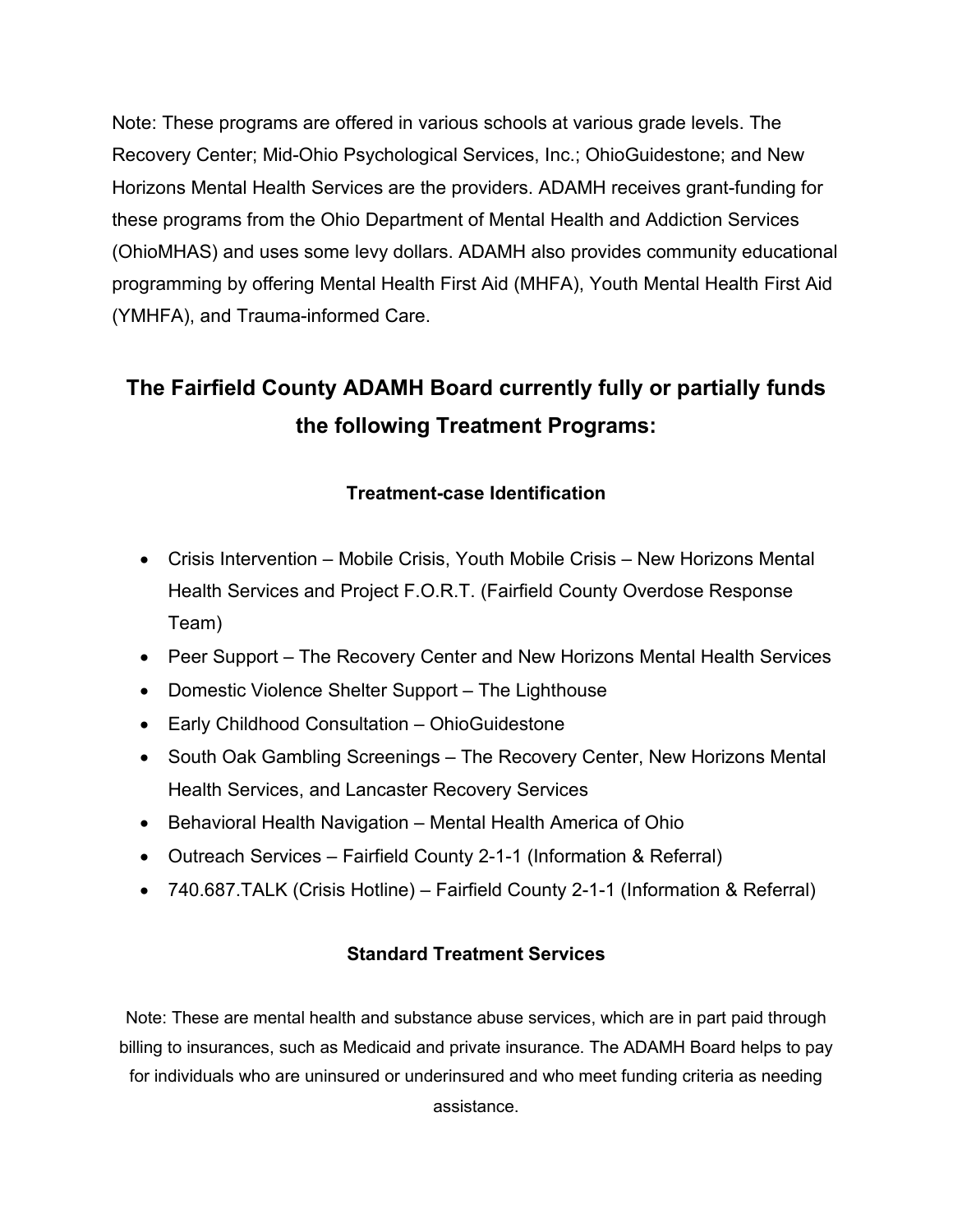Psychiatric Hospitalization – ADAMH funds some private hospitalizations when the state hospital is not an option and when an individual does not have insurance.

Assisted Outpatient Treatment (AOT) – Levy-funded, this program is one for which ADAMH partners with the Fairfield County Probate Court and New Horizons Mental Health Services to provide. It is court-ordered treatment on an outpatient basis for persons with a history of high-risk situations who have not engaged in treatment.

Residential care for children and adolescents is funded through a partnership with Fairfield County Family, Adult and Children First Council; Fairfield County Juvenile Court; Fairfield County Board of Developmental Disabilities; and the Fairfield County commissioners.

Multi-system youth coordination is a partnership of pooled funding, and Fairfield County Family, Adult and Children First Council is the provider.

Pro bono counseling is funded through ADAMH with levy dollars, and Mental Health America Ohio is the provider.

Mental health treatment providers can bill Medicaid and other insurances for many of the services offered on an outpatient basis. However, the ADAMH Board provides levy funding so that youth and adults who are uninsured or underinsured can receive services. Providers include New Horizons Mental Health Services; Mid-Ohio Psychological Services, Inc.; and OhioGuidestone.

Substance abuse disorder treatment is also billable to Medicaid and other insurances but the ADAMH Board obtains grant funding to assist in the costs of some programs and uses levy funds when needed. Providers include The Recovery Center, OhioGuidestone, New Horizons Mental Health Services, and Lancaster Recovery